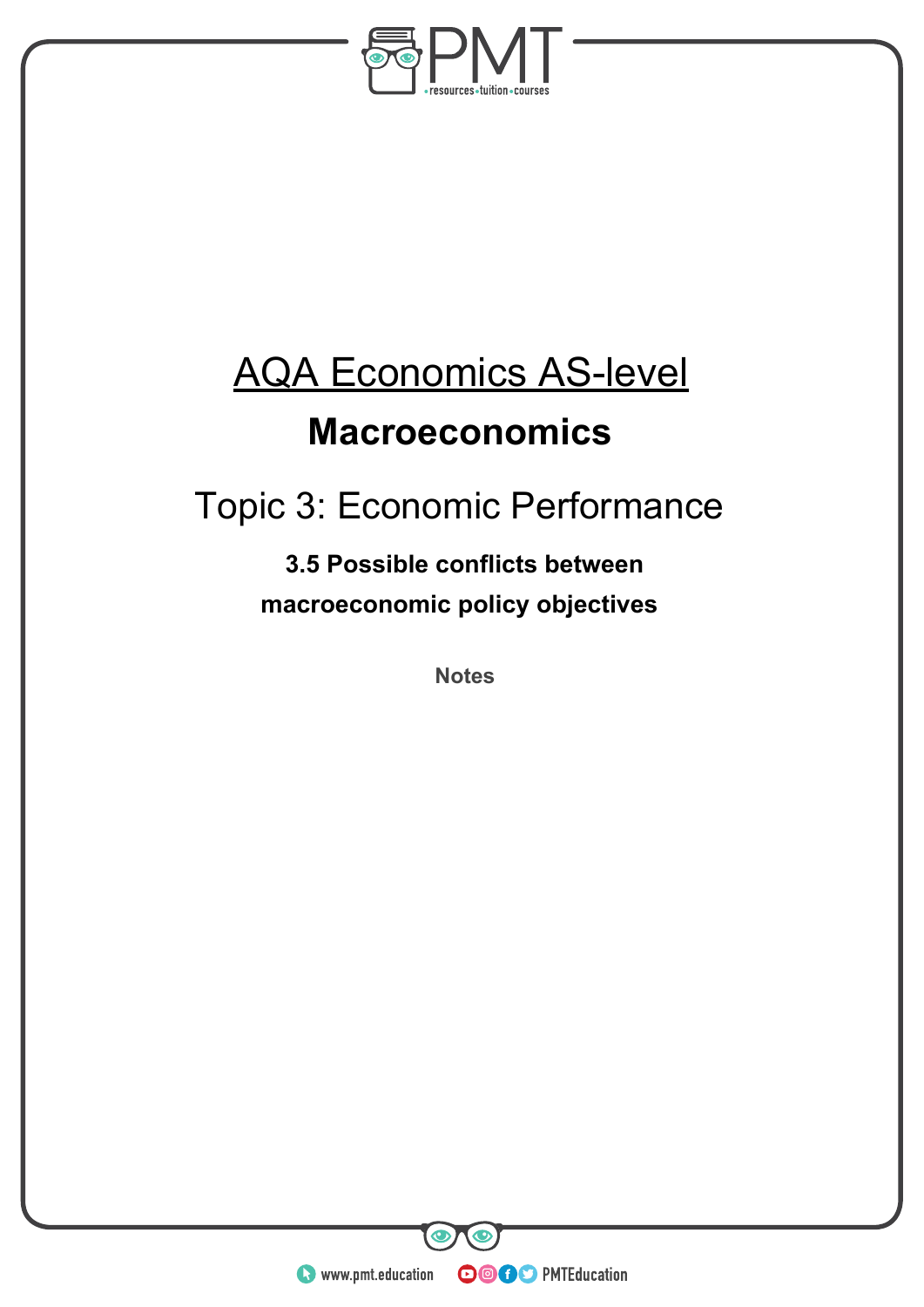

#### **Economic growth vs inflation:**

A growing economy is likely to experience inflationary pressures on the average price level. This is especially true when there is a positive output gap and AD increases faster than AS.

A **negative output gap** occurs when the actual level of output is less than the potential level of output. This puts downward pressure on inflation. It usually means there is the unemployment of resources in an economy, so labour and capital are not used to their full productive potential. This means there is a lot of spare capacity in the economy.

A **positive output gap** occurs when the actual level of output is greater than the potential level of output. It could be due to resources being used beyond the normal capacity, such as if labour works overtime. If productivity is growing, the output gap becomes positive. It puts upwards pressure on inflation. Countries, such as China and India, which have high rates of inflation due to fast and increasing demand, are associated with positive output gaps.

#### **Economic growth vs the current account:**

During periods of economic growth, consumers have high levels of spending. In the UK, consumers have a high marginal propensity to import, so there is likely to be more spending on imports. This leads to a worsening of the current account deficit. However, export-led growth, such as that of China and Germany, means a country can run a current account surplus and have high levels of economic growth.

#### **Economic growth vs the government budget deficit:**

Reducing a budget deficit requires less expenditure and more tax revenue. This would lead to a fall in AD, however, and as a result there will be less economic growth.

#### **Economic growth vs the environment:**

High rates of economic growth are likely to result in high levels of negative externalities, such as pollution and the usage of non-renewable resources. This is because of more manufacturing, which is associated with higher levels of carbon dioxide emissions.

**OOOO** PMTEducation

#### **<u><b>U**</u> Unemployment vs inflation:

**WWW.pmt.education**